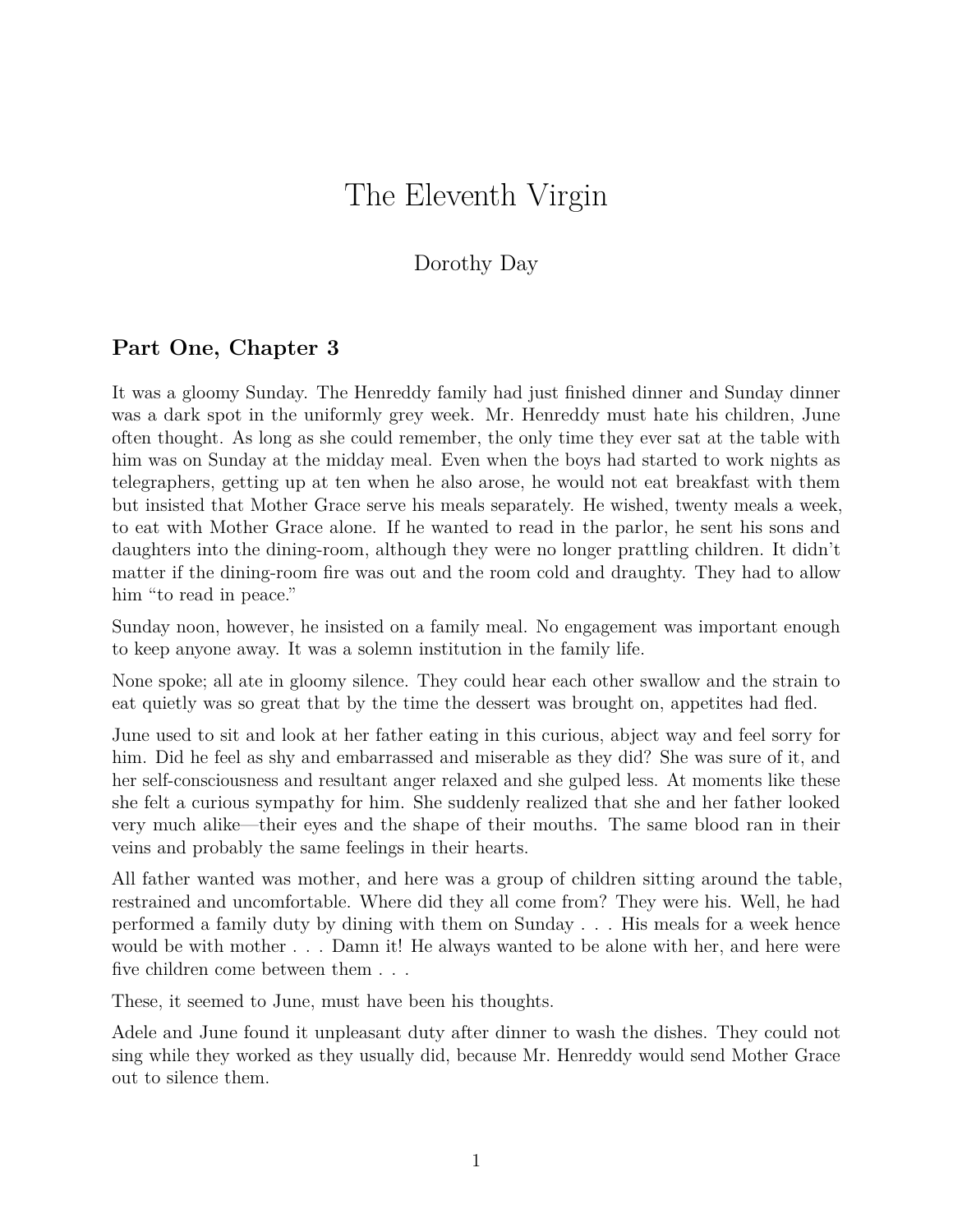While Adele cleared the table, June piled the dishes in neat stacks in the kitchen. And sometimes they forgot to maintain their enforced silence and as soon as the doors were closed between the two rooms, they burst into soft song.

One hymn was June's favorite:

\*"In that cou-untry—\*

*To which I jour-er-ny*

*My Redeemer, my Redeemer*

*Is its King.*

*There is no sorrow*

*Nor any si-ighing*

*Nor any tears there,*

*Nor any cry-y-ing.*

*I'm a pilgrim,*

*I'm a stra-anger,*

*I can tarry, I can tarry*

*But an hour."*

"Huh," Adele said. "Feeling religious?"

"Is that a nice way to talk?"

"Just because you went to church this morning, you get holy!"

\*"Jesus, Lover of my soul,\*

*Let me to Thy bosom fly—"*

"Hypercrite! Singing songs like that when you're in love with a married man." It seemed Adele had been reading her sister's diary.

"You're a liar," June told her trembling.

" 'He who calleth his brother or sister a fool or a liar is in danger of hell fire.' " It was her turn.

"Now don't *you* get holy. Besides you're quoting wrong."

"I'm not trying to be holy. You're the one. You're always pretending to mother that you've got religion. You're always spouting the Bible to the boys and me. I don't pretend to be religious the way you do." All this with a self-righteous air, in spite of which June felt that she was right.

After that fervent summer, fall had come drearily. Lessons were dull and unprofitable, and although for a time the Virgil class was made interesting by a boy in the next row whose Irish eyes were blue-lidded and strangely appealing, that charm faded soon. For he came to school one day with his hair cut too short and the visible scalp off-set the appeal of his eyelids.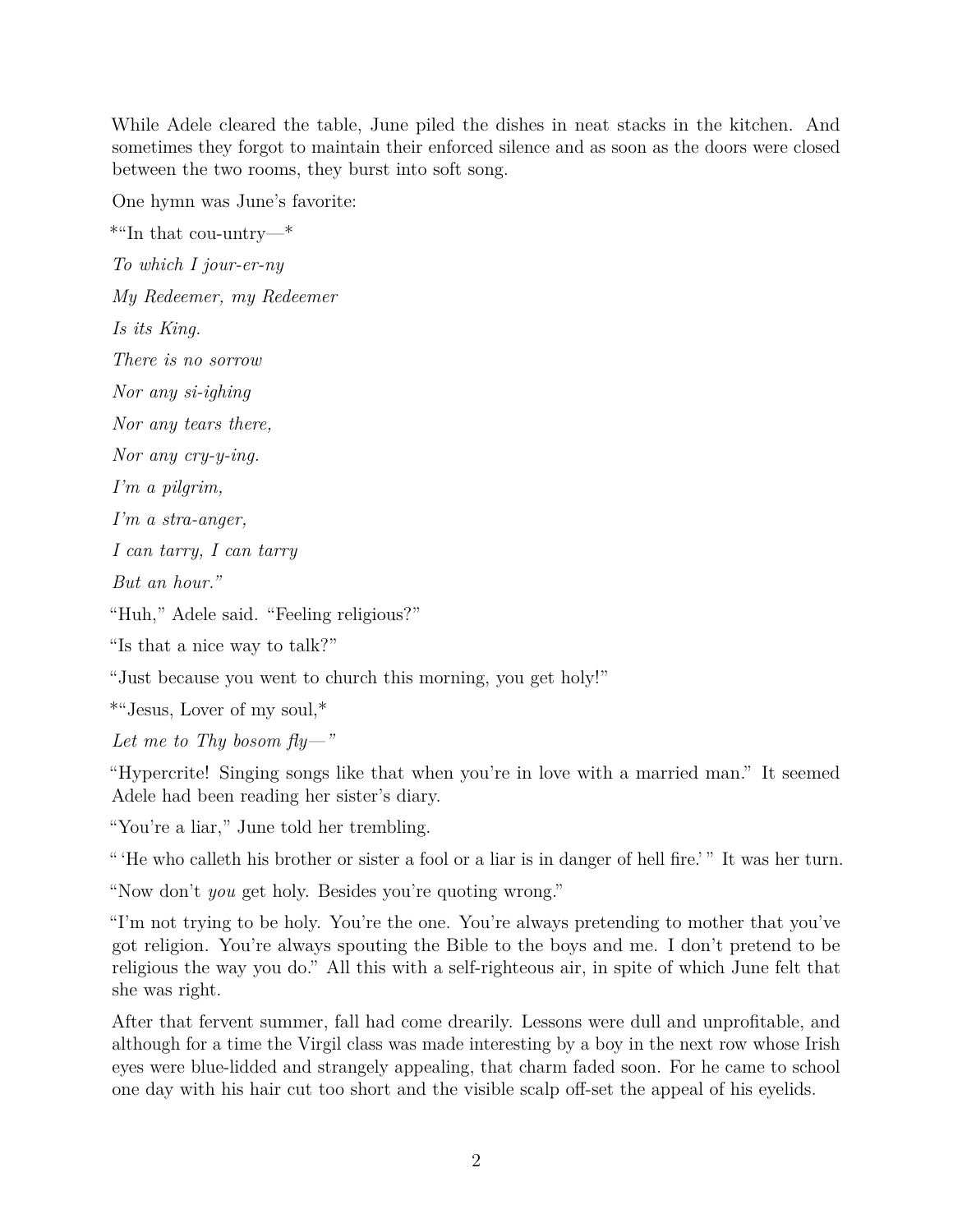There were no teachers offering opportunities for distant worship and, at first, no girl in the class sufficiently attractive to write notes to.

Then a new boy appeared in the choir of the little church and offered a sufficient reason for being baptized and confirmed, taking communion and attending church regularly.

It was a fragile and ephemeral attachment, hardly enduring till Monday morning. But part of its charm lay in its contrast to the fervid emotions of the summer, and the boy's ascetic and rather tubercular face gave to the music a sad charm.

June read the Bible with interest, but exaltation was obtained only through the sermons of Wesley and the little books of Jonathan Edwards and Thomas á Kempis. The Church of England prayer book had a quaintness and beauty about it. Diligent translation of a Greek New Testament, attractively dog-eared and ancient (one hundred and fifty years old) and picked up in a second-hand book-shop for ten cents, served, if not to increase her religious zeal, to gain for her a high mark in Greek for the term.

Then came Henrietta, June's first intimate friend. Her sincere and wholesomely cheerful piety gave a vigor to religion which it had lacked before, and also provided reasons for scrubbing the bathroom, say, Wednesday instead of putting it off till Thursday; reasons for not slapping Adele; reasons for looking for happiness in life instead of rebelling against it.

Though it is true Henrietta's attitude toward life was self-conscious and she dramatized her sins and her virtues, her emotions were far more healthy than those of June. Her mother and two older sisters shared her religious convictions. They went to church together, sang hymns together, visited hospitals, and strove to outdo each other in self-sacrifice to help needy neighbors and friends.

On the other hand, June's family, although really no more self-centered than Henrietta's, was entirely worldly.

On three occasions, to June's remembrance and to her mother's despair, Mr. Henreddy had brought home friends who needed help—once a broken-down newspaper man, then an actor and his wife, and finally one poor wreck who had just served a few years in the penitentiary (for being a "promoter" June gathered) and kept them for visits of weeks at a time.

Mother Grace, in spite of occasional bitter asides to June that charity began at home and that she was tired of skimping and saving and going without things—always kept her delightful air of pleased hostess.

Mr. Henreddy and Mother Grace had no Christ-like attitude about such things. One came across an old friend, or a friend of an old friend in distress, and it was a matter of course to help him out.

June had little consciousness either of these guests of her parents' magnanimity. They ate their meals with Mr. Henreddy and Mother Grace and were away all day just as Mr. Henreddy was. They were looking for "openings."

So naturally June's religion took a morbid and secretive tinge. Because of it she was scoffed at by her brothers and Adele. Mother Grace had no sympathy with church-going, regarding it as an easy way of avoiding the elaborate preparation of the formal Sunday meal, and rather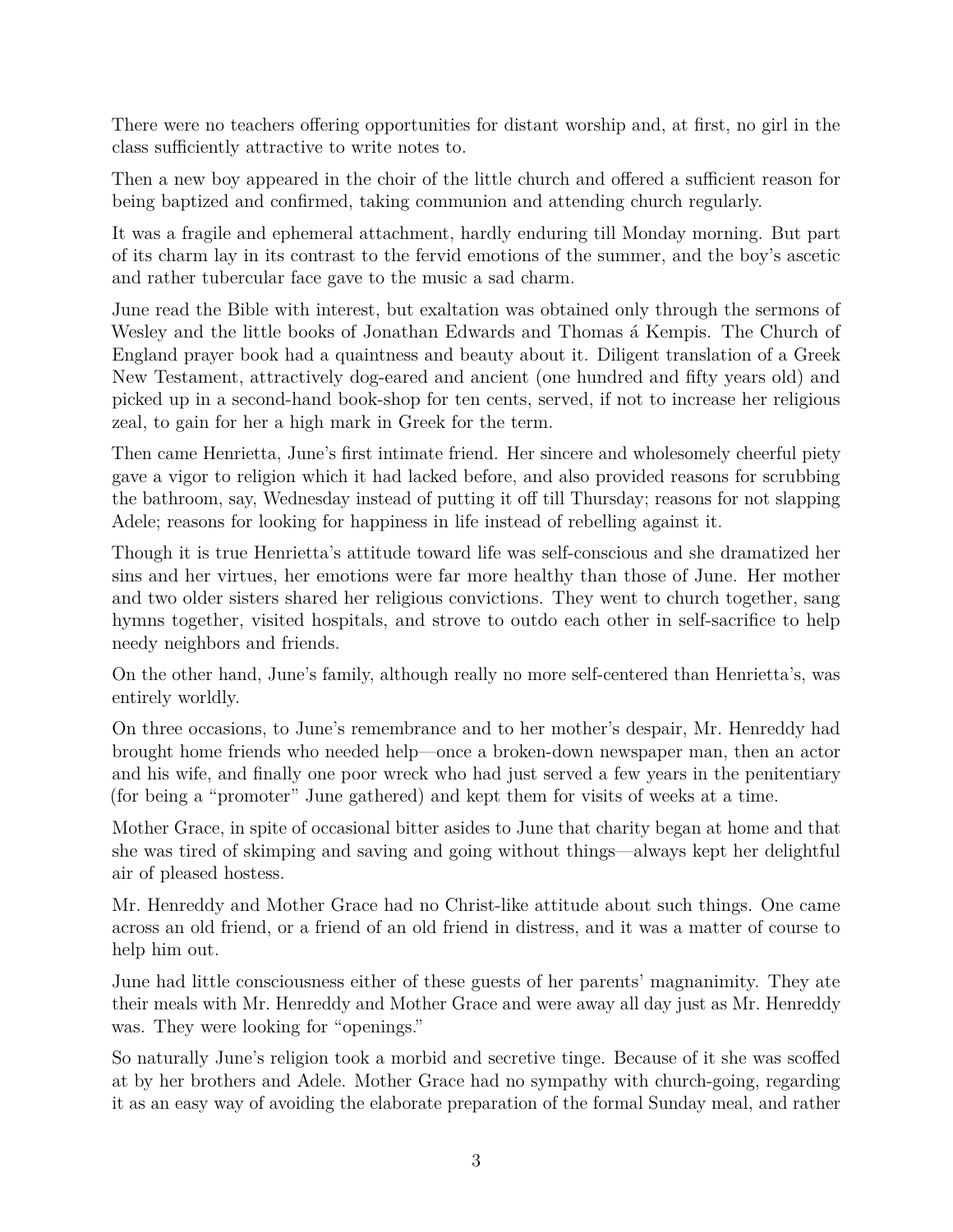a disagreeable pose on the part of June. Of course it was a pose. June would admit it. But didn't everyone have poses, and why was one more objectionable than another?

There was another aspect of her religion which June caught a glimpse of once after long and consecutive thought on the subject. She had been reading of early Christian saints and took note of the fact that most of them indulged in trances. Not that she put it that way. It was hours of meditation, fasting, prayer and vigil, on which emphasis was laid, not only in the lives of the saints, but in the exhortations of á Kempis, and Wesley. And it occurred to June that some English poet had tried to induce the same ecstasy, according to some essay she had read, by sitting on a hilltop and trying either to think of nothing or to concentrate on a bluebell (she could not remember which). But she did remember that the poet quoted Indian philosophers as inspiration to his endeavor. Further reading discovered to her sages sitting on the banks of streams, grass growing from their toes, baked and wedged and stiffened into a perpetual pose, by the sun, the wind and the rain.

(With no early knowledge of Indian philosophers, had not June and Adele tried to outdo each other in seeing who could pray the longest, and had not stubbornness and cramp given way to a drowsy pleasure and feeling of blessedness—which was dispelled when they awoke hours later still and cold?)

It was after long ruminations to the above effect that June, startled, had a sudden thought, as she lay in bed one night.

"It's all because we are too small to know how to be happy. Some people take whiskey to be happy—father usually has the smell of it about him, and then there are Mother Grace's highballs when she's feeling low. It's because they want to escape from reality. Religion, or whiskey, or dope . . .

"I suppose I'm always worrying about my unhappiness because I'm introspective." (It was a new word to June and she liked it.) "To be happy you've got to be retrospective and quit worrying about your relation to things.

"Somehow, I believe that Fabre is happy." With this sudden leap from the general to the specific, she fell asleep.

And then, with the coming of Henrietta, she forgot about her conclusions, and religion became more of a pose than ever.

That Sunday afternoon, by the time the dishes were washed and dried and put away, and Adele had brushed out the dining-room to equalize her share of the work with that of June who had the pots and pans to wash and dry, June was looking forward with pleasurable anticipation to her Sunday religious letter to Henrietta which the two girls had pledged themselves to write.

She had forgotten about Adele and her accusations and smooth sounding phrases were rolling in the mind when Adele burst out.

"I don't care, I want some fudge! Mother Grace always makes the Sunday desserts for father, regardless of what *we* like, so I don't see why we can't make fudge."

"If we ask her, she'll just say no. She can't say yes in front of father. He'd just begin to talk about pampering."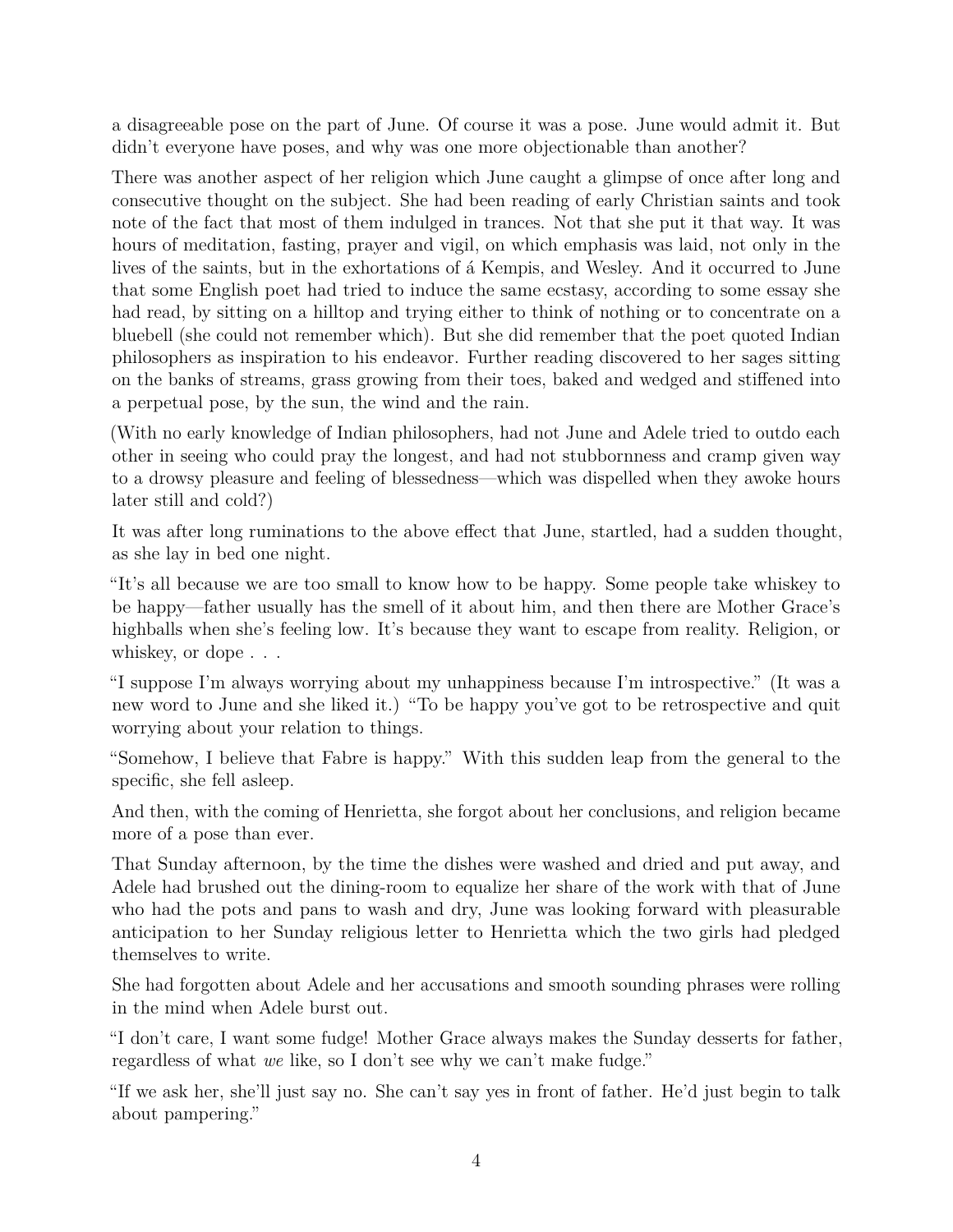June finished the last pan and stood considering. Fudge was extremely desirable that stormy afternoon.

"There's two doors in between the kitchen and the library, so I don't see how she can smell it," she declared. "Let's make it anyway!"

With great daring, they started to make the candy, extravagantly using two cups of sugar. This was one of the periods of skimp and save in the Henreddy household. After it had boiled for a few minutes, and the smell began to permeate the house and fill the girls with apprehension, Mother Grace came out, clad in the loose, yet tidy negligee which she affected around the house, and asked them coldly what they were doing. She seemed, on Sundays and the mornings Mr. Henreddy was home, infected by his formal attitude towards his offspring; or perhaps she was afraid of incurring his wrath against her and them, by her usual show of affection. (For instance, if she drew Dan's bath for him in the morning, she was accused of spoiling her son, and Dan, in turn, was accused of being spoiled and selfish).

"Making fudge," June answered her, rather brazenly, considering her usual Sunday piety. "We didn't like the dessert we had for dinner anyway, and we wanted something sweet."

Mother Grace surveyed them with the stony look of displeasure in her eyes which the girls detested. "You can stop making that candy right now and go upstairs to your room." And with that she sailed away, leaving a faint odor of lavender and violets behind her.

Adele and June looked at each other blankly. Whenever things went smoothly in the house they were inclined to quarrel. But whenever Mother Grace leagued herself against them on the side of Mr. Henreddy they immediately were drawn together.

As soon as she left the room, they took as much of the soft candy as they could carry on a plate and went upstairs.

The grate fire was burning downstairs, and it was warm and cozy there. The bedroom was cold and there was nothing to read but the Bible. The soft candy would have been good and comforting if Mother Grace had allowed them to finish it. June's writing materials were in the room, however, and her diary in which she had continued to write all winter.

Curling up in her bathrobe by the window, she began her letter to Henrietta. Adele took the Bible and the plate of fudge and crouched against the pillows on the bed.

"We went to the amusement park Friday after school," the letter began, "and Adele and I went on every ride. We each had fifty cents and it was with regret that I saw the money go. It seemed a shameless waste, but then I realized that there was more for God's children and it will come to them when they need it. 'Be careful for nothing.' 'Take no thought for the morrow.' So I just spent it with the others and enjoyed myself very much. Today Dan gave me fifty cents to go downtown with. I shall go to the library and the second-hand book-store, some day next week after school.

"Yesterday afternoon I rode home on the lake boat from downtown and afterwards had to take the baby to the park. Glubb was sweet and good and the sky was dark, deep blue, all flecked with purplish clouds. The trees were rustling and the sun flickered on my book. I was happy, but not in the right way. I did not have the spiritual happiness that I crave, only a wicked thrilly feeling at my heart . . .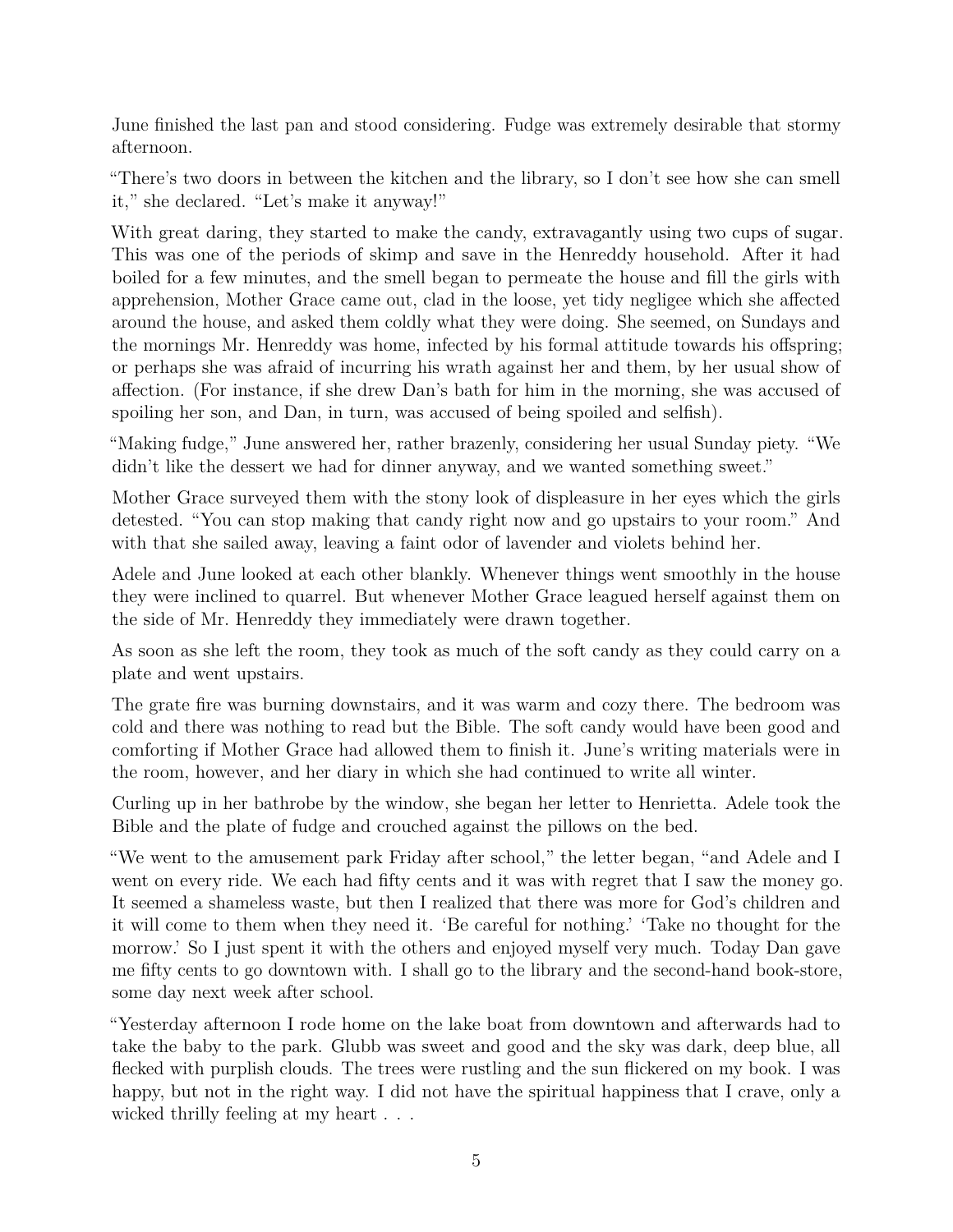"But I couldn't give way to my sinful thoughts because Glubb yelled for candy, soda, sandwich, and to see the animals and my thoughts were taken away from myself. It's a good thing. Such a foolish unhappiness and such foolish pining. I forgot all about 'Bog's silent messengers, the winged thoughts of love,' and just wanted to think of my troubles. How weak I am! My pride forbids me to write this and to put it down on paper makes me blush, but all the old love comes back to me. It is a lust of the flesh and I know that unless I forsake all sin, I will not gain the kingdom of heaven."

(June had confessed her summer passion to her friend and was the recipient of similar confidences.)

"Adele and I have been following an exciting serial in the movies and father usually lets us go on Sunday afternoon, but not any other time during the week. My ideas have changed about Sunday. I have learned that it is rather hypocritical to be so strict on the Sabbath and not on every other day. Every day belongs to God and every day we are to serve him, doing his pleasure. And as 'every good thing is prepared for them that love God' and my moving pictures are a good thing, if you stop to think of the educational advantages of them, therefore I can see no wrong in going to the show and pleasing Adele (for she cannot go alone) and incidentally myself.

"This afternoon it took two hours to do the dishes and now that they're done I suppose I'll have to take the baby for a long walk in the park. How I love the park in winter! So solitary and awful in the truest meaning of the word. God is there. Of course He is everywhere, but under the trees and looking over the wide expanse of lake, He communicates himself to me and fills me with a deep quiet peace. I need those hours alone in the afternoon with Glubb, and I feel as though the troubles of life are lifted until I return to the house and it comes back to me.

"Maybe if I stayed out more and kept away from the books I am reading this restlessness would pass. Last night I sat up late over Dostoievsky and today my soul is like lead. During the last few weeks I've read all of Ibsen but he doesn't make me sad. His plays are less depressing and the unhappiness that comes afterward is nothing more than a pleasant melancholy.

"I am sitting in my bedroom in my comfortable chair by the window. The wind is cold and seeps in through the glass so that I have to wrap my bathrobe about me while I write. I should be reading my Bible because it is Sunday afternoon, but I don't want to. I'd rather write. I'm still in 'Acts.' I never went over it so thoroughly before and now I find much more in it. Isn't it queer how the same verse will strike you at different times? 'We must through much tribulation enter into the kingdom of God.' How true that is! Only after a hard, bitter struggle with sin and only after we have overcome it, do we experience blessed joy and peace. The tears come to my eyes when I think how often I have gone through the bitter struggles and then succumbed to some small sin while peace was in sight. And after I fell, how far away it fled. Poor weak creatures we are, yet God is our Father and God is love, ever-present, ready to enfold us and comfort us and hold us up."

June paused here having reached a climax of righteousness and looked at Adele apprehensively. She didn't care to have her sister read over her shoulder or jump suddenly and snatch what she had been writing as she sometimes did. Gripping the paper tightly, June went on.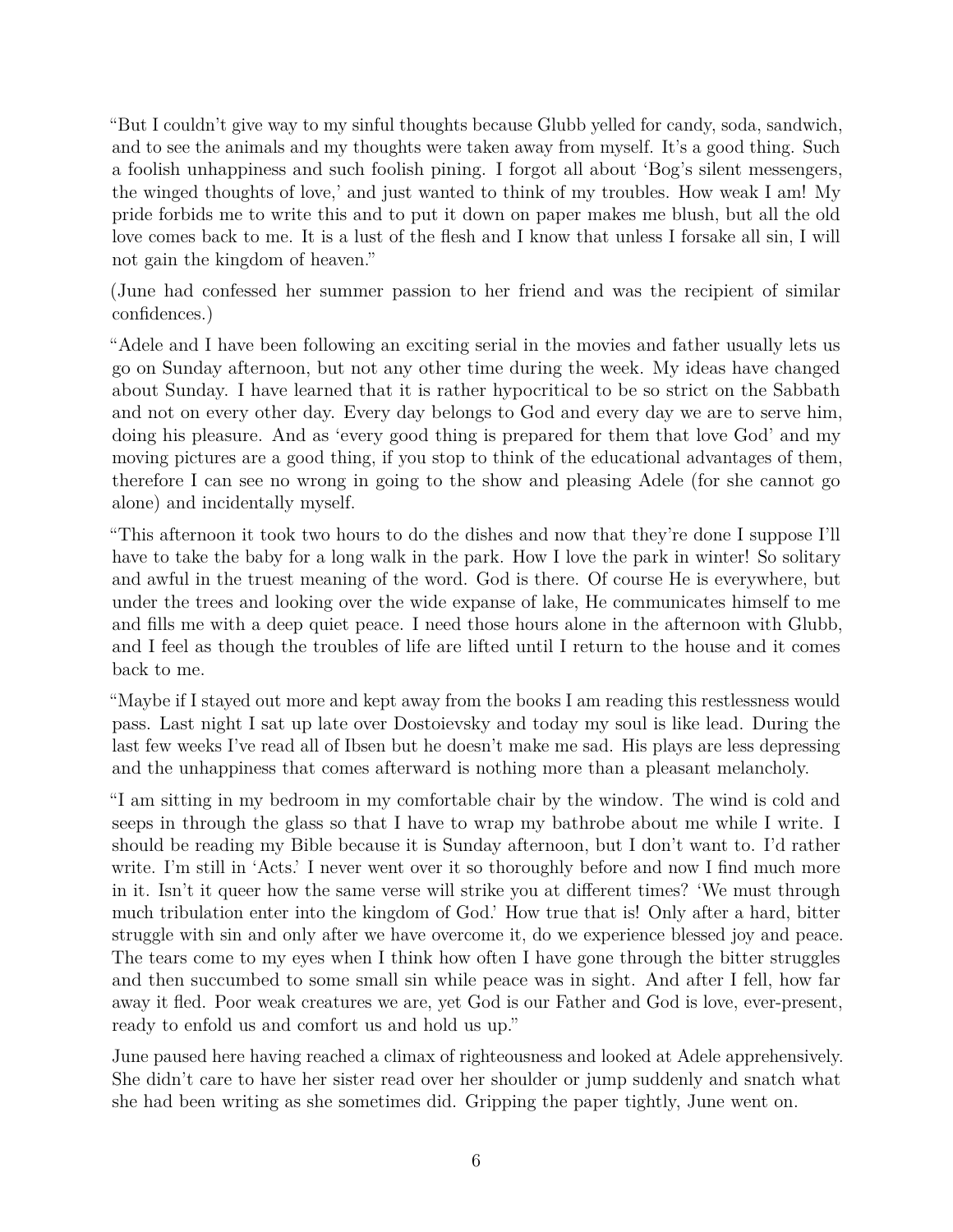"I have so much work to do to overcome my sins. I am working always—always on guard, praying without ceasing to overcome all physical sensations and be purely spiritual.

"It is wrong to think so much about human love. All those feeling and craving that come to us are sexual desires. We are prone to have them at this age, I suppose. But I think that they are impure. It is sensual and God is spiritual. We must harden ourselves to these feelings, for God is love and God is all, so the only love is of God and is spiritual without taint of earthliness. I am afraid I have never really experienced this love or I would never desire the sensual love or the thrill that comes with the meeting of lips.

"I know it seems foolish to try to be so Christ-like—but God says we can—why else His command, 'Be ye therefore perfect.'

"Oh, it surely is a continual strife and my spirit is weary."

Finger cramp at this point put a check to the enthusiasm of self-expression, and June paused to survey a line of roofs whose dirty covering of snow was being replaced by a blue-white layer of fresh flakes, sifting slowly from a soft sky which hung low over the houses.

As she watched the scene, a desolate one and lifeless, as it seems the backs of houses always are on Sunday afternoons—lifeless save for the animation of the falling snow, June reflected how dingy is the back-yard aspect of things. Dimly, for she wasn't able to reason about all her feelings as she had tried to do in figuring out the need for religion, she felt that her attitude in the letter to Henrietta was a back-yard and dingy attitude, strangely lacking in beauty.

She could not have put it in words, but she realized that the conviction of sin which is so vital a part of religious feeling, was ignoble, and that it was far worse to spend an hour on one's knees in contemplation and repentance of one moment's [text missing] her, for instance) than there was in that moment, which had to the girl's budding womanhood the aesthetic value of a symphony or a beautiful poem.

What June could have put in words and what she did think was that it was really better for the soul to bask in the sun on a warm spring day, or walk in a snowy park when the twilight made deep blue shadows behind the trees, or to read beautiful poetry than to go to church.

And when she thought of poetry she thought of Swinburne's "Tristram" which she had been reading and which was hidden back of the bookcase for safe keeping.

With the thought she picked up her diary and defiantly wrote:

"I should like to lie on the grass in the woods with a lover all night just like Tristram and Iseult. And I expect Adele feels the same way, so if she snoops for my diary and reads this, I don't care. And I know she was in love all last summer, just as I was, otherwise why did she suddenly stop writing a diary after keeping one for two years, and then start again in the fall, unless she was afraid I'd find out about it?"

This protest against suppressions, suppressions which led only to an increase in her desire for beauty and excitement, satisfied her far more than her previous attempt at self-expression.

And so content both with the plate of fudge which she and Adele had consumed and with the temporary solution of her problems, she jumped up briskly.